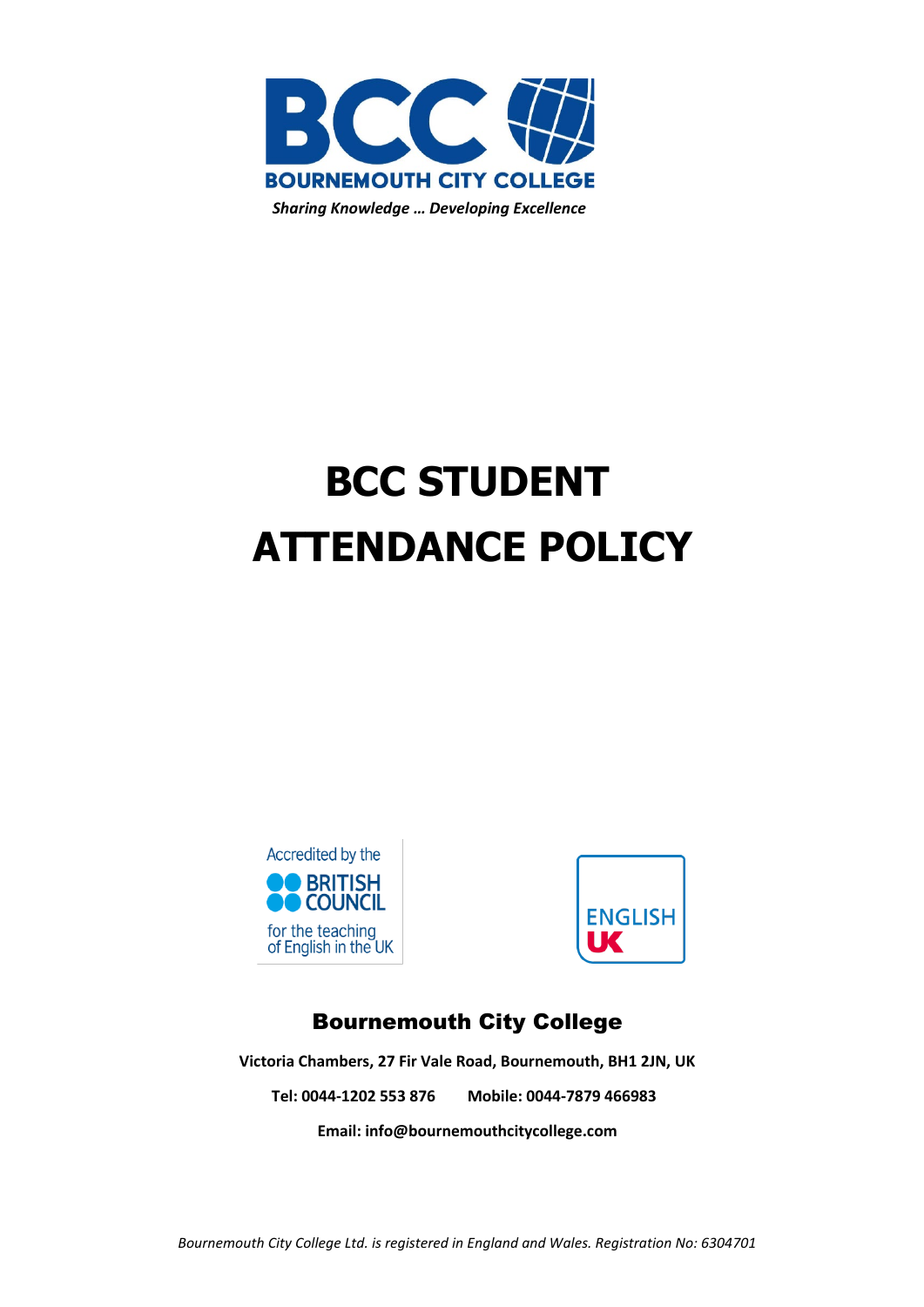# **SUMMARY:**

Bournemouth City College (BCC) strives to encourage a regular attendance policy to ensure that our students receive the most from their language courses, encourage students to attend classes on regular basis and so that we comply with statutory requirements on attendance.

This document includes:

- *1) BCC Student Attendance Policy*
- *2) Teacher's response to poor attendance (Verbal Warning)*
- *3) Director of Studies response to poor attendance (1st Written Warning)*
- *4) Managing Director response to poor attendance (2nd Written Warning)*
- *5) Expulsion process*
- *6) Lateness Policy*
- *7) Authorized absence*
- *8) Attachments*

All BCC employees must follow the procedures and steps set out in this document to ensure that the consistency is followed by all members of BCC.

This policy is reviewed and amended due to business needs and requirements on regular basis.

| <b>Policy created by:</b> | <b>Policy created:</b> | Last Reviewed: | <b>Last Reviewed:</b> | Last Reviewed: |
|---------------------------|------------------------|----------------|-----------------------|----------------|
| Turcekova                 | July 2019              | July 2020      | <b>July 2021</b>      |                |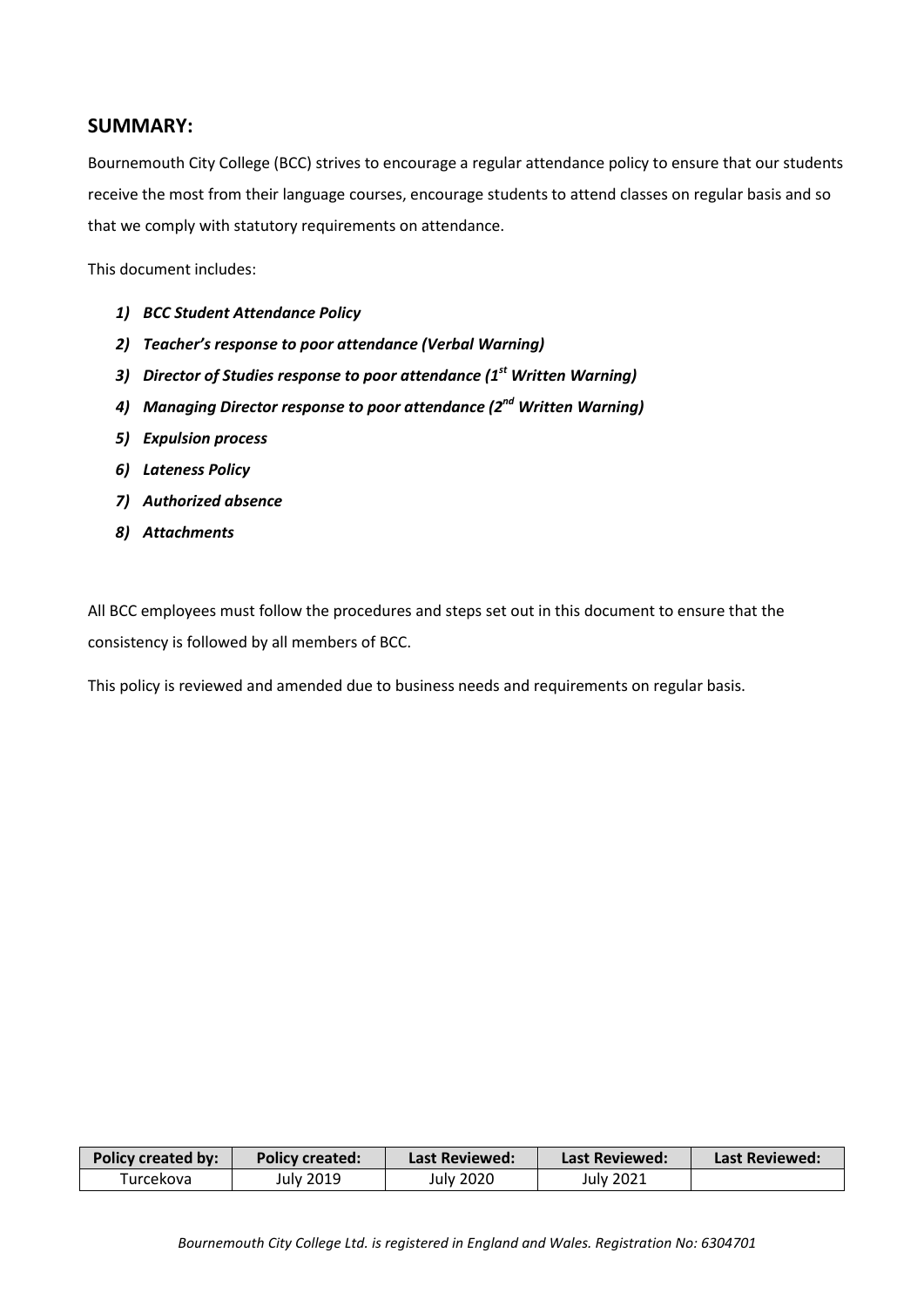## **BCC STUDENT ATTENDANCE POLICY**

BCC Attendance Policy aims to provide general information to BCC staff with clear and detailed information on how to deal with student attendance problems. BCC aims to provide high quality language courses, for all students who want to learn a new language effectively. Effectiveness of education is a key only when students attend all classes on a regular basis. To maintain the high standards of our courses can only be achieved through the good BCC reputation in the high quality of courses provided. If students miss lessons, learning outcomes will not be met and this will have direct implications for the student's education.

During the first welcome meeting, on the first day at school, the Managing Director or designated member of staff will explain to students the importance of continuity of the learning process and attendance expectations from BCC. The consequences of unsatisfactory attendance, including late arrivals for classes will be explained at the same time. BCC has an obligation to keep and monitor the attendance and absence of all international students for visa requirement purposes.

# **TEACHER'S RESPONSE TO POOR ATTENDANCE (1st verbal warning)**

Student attendance is recorded in the daily student attendance sheet. The teacher must monitor the student's attendance and clearly records if a student is present or absent. If a student is absent, there is a requirement to register absence in the student absence sheet and annotate this as an authorized or unauthorized absence together with reasons for the absence, if known.

Standard attendance expectancy is 80%. The teacher must give a  $1<sup>st</sup>$  verbal warning when a student reaches 20% of absence. The teacher will arrange a meeting with the student, if possible due to circumstances, and requests an explanation for the reason from the student and in the case of prolonged illness of more than 2 days, a doctor's certificate, and if that is not forthcoming the teacher will verbally warn the student.

The verbal warning will consist of orally notifying the student that his/her attendance is unacceptable and that their attendance records are going to be reported to the Director of Studies if anymore lessons are missed in the following week. (attachment)

# **DIRECTOR OF STUDIES 'RESPONSE TO POOR ATTENDANCE (1st written warning)**

The student's attendance will be monitored the following week. If after the verbal warning the student has any further absence, without satisfactory explanation, the Director of Studies/ Office Manager will issue a first written warning letter to the student. (attachment)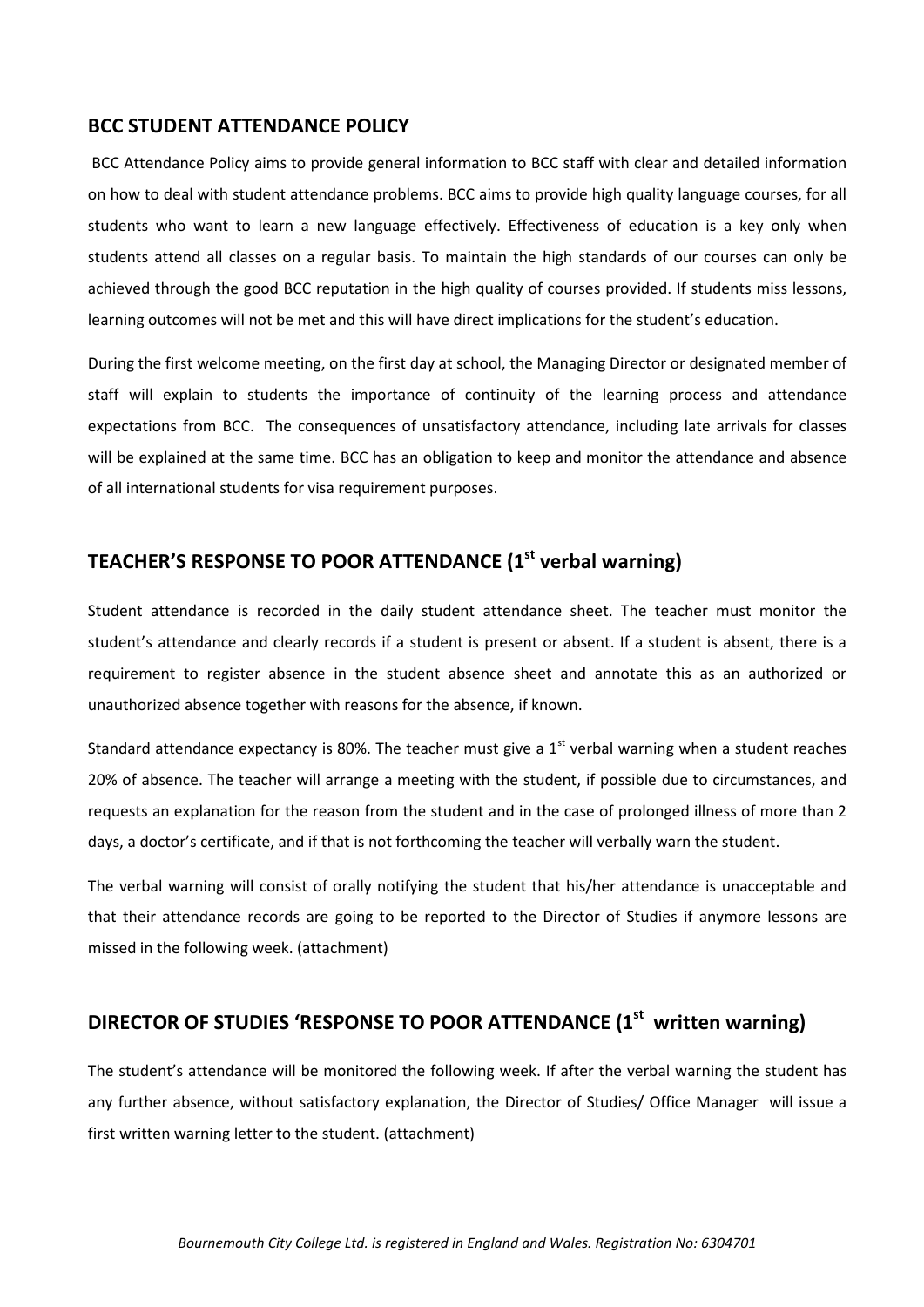# **MANAGING DIRECTOR RESPONSE TO POOR ATTENDANCE (2nd written warning)**

In the case of any further absence from the student, after the written warning from the Director of Studies, the Managing Director will send a copy of the student's attendance to their sponsor or agent. If the student is in the UK under UK Immigration Law, a copy of the attendance record will be sent to the UK Visa and Immigration and BCC will await their decision with regards to any further action being taken. If either the sponsor or agent or UK Visa and Immigration, demand expulsion, the normal expulsion process will be followed.

# **EXPULSION PROCESS**

#### **Expulsion is permanent exclusion of the student from the language course at BCC.**

The Managing Director together with Director of Studies should follow the process:

### *1. INFORM AGENT, SPONSOR*

Providing copies of the student's attendance record, the Managing Director will issue a letter to confirm the expulsion of the student from the language course, and will issue a letter to the agent, sponsor with the reason of expulsion. If the student is to be expelled from BCC, he/she will be responsible for any loss of course fees.

#### *2. INFORM UK VISA AND IMMIGRATION*

Providing copies of student's attendance record, the letter to the UK Visa and Immigration will be issued with an explanation of the reasons for expulsion of the student from the BCC course. From the expulsion date, the student will not be covered by BCC as a language course provider for the student's immigration status purposes.

#### *3. MAINTAIN RECORDS*

BCC will maintain all the relevant records of student's attendance, records of meetings with the Director of Studies and the classroom teacher and a copy of the warning letter addressed to the student.

# **LATENESS POLICY**

BCC Lateness Policy will allow students to be **10 minutes late**.

If a student is late 10 minutes, he/she will knock on the door of the classroom and ask if it is ok to enter and continue with the lesson. If there is a valid reason for the late arrival, the classroom teacher will allow the student to join the lesson.